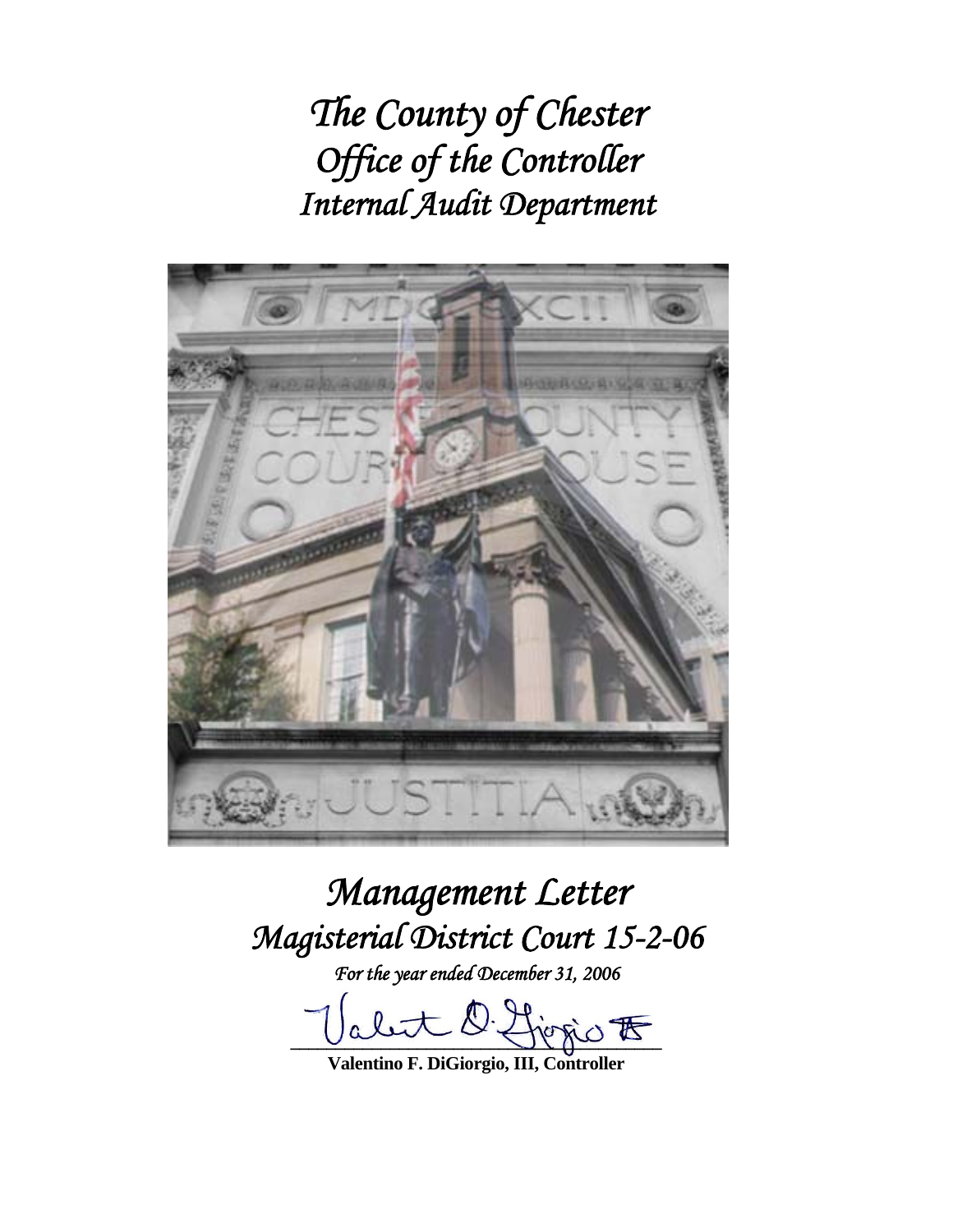## **To: Magisterial District Judge Rita Arnold**

## *Introduction*

On September 20, 2007, Internal Audit completed an audit of Magisterial District Court 15-2-06 (*District Court*). Sharon Kaye Jones, CIA, was the auditor-in-charge and was assisted by one additional auditor. Internal Audit is required by the Pennsylvania County Code to review district courts annually to ensure compliance with policies and procedures mandated by the Administrative Office of Pennsylvania Courts and/or District Justice Administration and to assess their overall internal control structure. The scope of our audit included a review of the following:

- Cash and Petty Cash
- Undisbursed Funds
- Cash Receipts
- Manual Receipts
- Cash Disbursements
- Voided Transactions
- Overall Compliance.

## *Executive Summary*

The management and staff of the *District Court* are, in all material respects, in compliance with policies and procedures set forth by the Administrative Office of Pennsylvania Courts and directives imposed by District Justice Administration. The audit disclosed one internal control weakness as well as a few minor findings involving compliance with policies and procedures. These matters have all been included within this Management Letter.

Internal Audit would like to thank the management and staff of the *District Court* for their cooperation and assistance during the course of this audit. Please feel free to contact our office at (610) 344-5913 should you have any questions or concerns.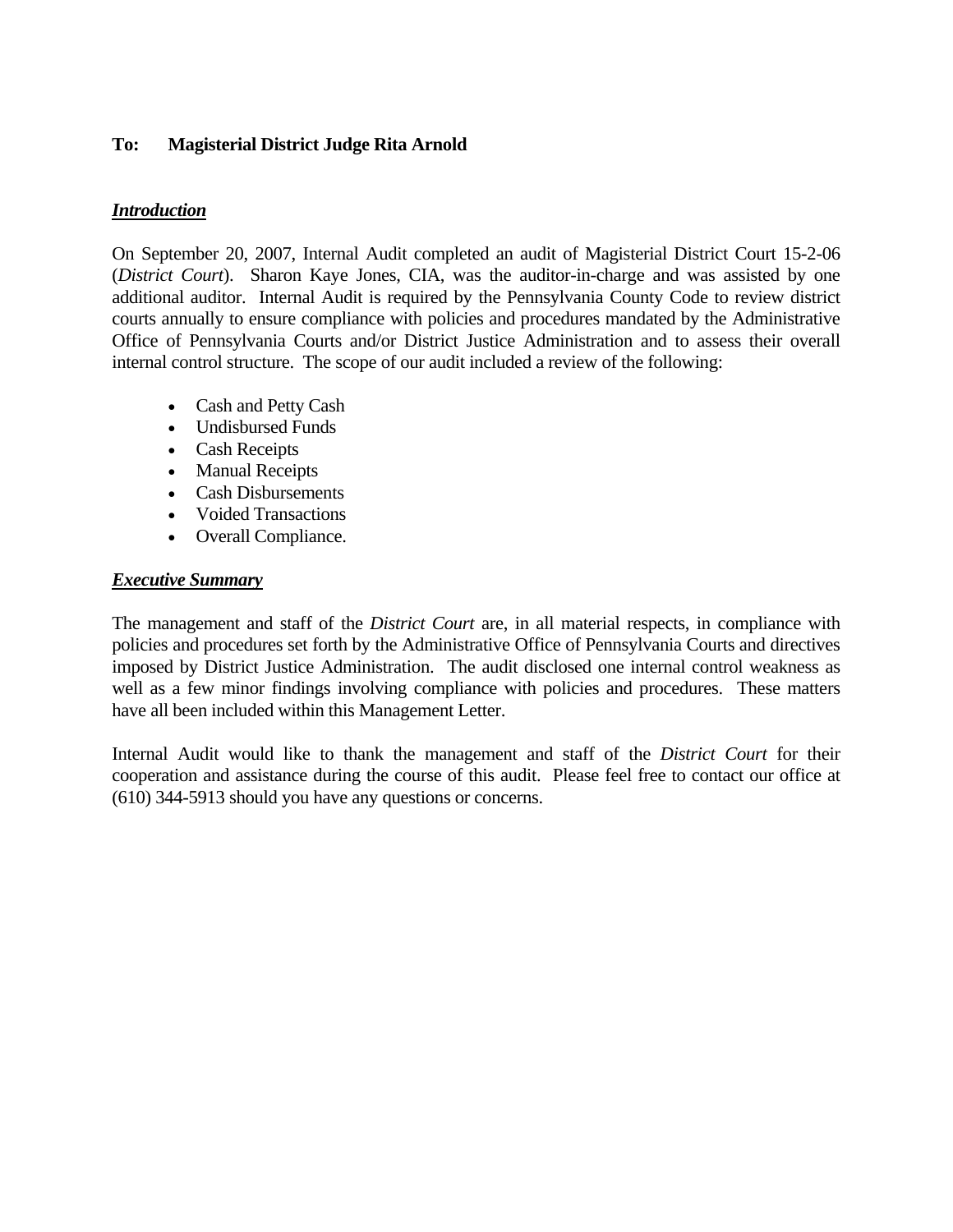# **MAGISTERIAL DISTRICT COURT 15-2-06**

# **FINDINGS AND RECOMMENDATIONS**

# **FOR THE YEAR ENDED DECEMBER 31, 2006**

# **I. INTERNAL CONTROL FINDINGS AND RECOMMENDATIONS**

## RECORDING / RECONCILIATION

## Finding 1: Cash

Internal Audit noted the following:

 $\triangleright$  In 4 instances, cash adjustments were left outstanding at year end.

## Recommendation

Internal Audit recommends that more attention be made to the monthly bank reconciliations. There should be no adjustments left outstanding.

Auditee Response

*District Court management concurs with the findings and recommendation.* 

## **II. COMPLIANCE WITH POLICIES AND PROCEDURES**

In order to test compliance with all applicable policies and procedures, Internal Audit selected a statistical sample of 30 case files out of a total population of 11,007 case files created in 2006. In addition, we performed other related tests of cash receipts, cash disbursements, manual receipts, undisbursed funds, and voided transactions. Sample sizes for the tested areas were determined through a risk assessment analysis based on the results of the *District Court's* prior year audit and current year case load. We believe the results of our tests are representative of the entire population on the basis of accepted audit sampling principles.

## Finding 1: Undisbursed Funds

Internal Audit noted the following:

 $\triangleright$  In 2 instances, funds were not disbursed or applied in a timely manner.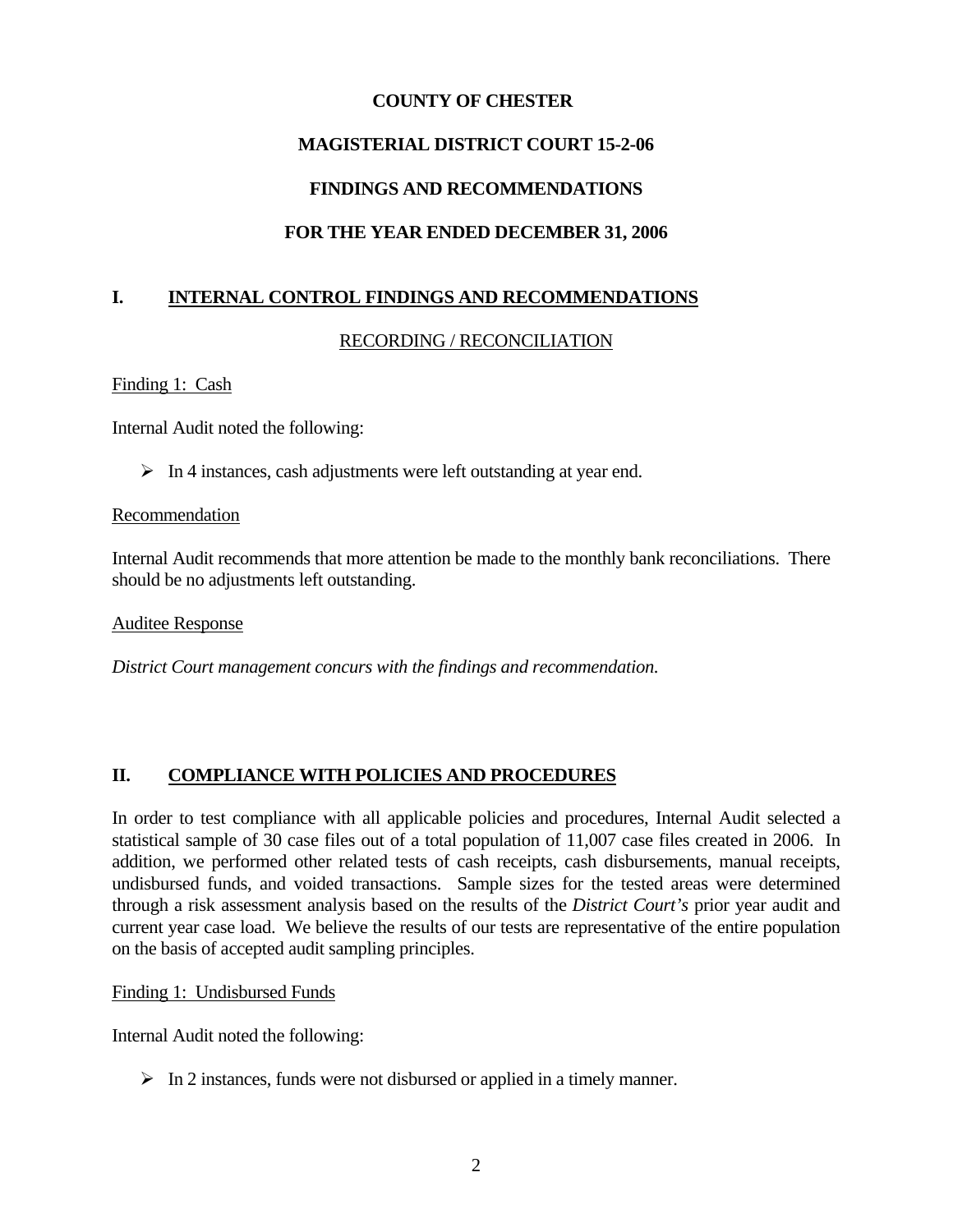# **MAGISTERIAL DISTRICT COURT 15-2-06**

# **FINDINGS AND RECOMMENDATIONS**

# **FOR THE YEAR ENDED DECEMBER 31, 2006**

## **II. COMPLIANCE WITH POLICIES AND PROCEDURES (Continued)**

Finding 1: Undisbursed Funds (continued)

 $\triangleright$  In 1 instance funds were disbursed in a timely manner, however the events leading up to the funds being disbursed were not in a timely manner.

#### Recommendation

Internal Audit recommends that the *District Court* review items on the undisbursed funds report monthly so that monies may be applied or refunded in a timely manner.

#### Auditee Response

*District Court management concurs with the findings and recommendation.* 

## Finding 2: Cash Receipts

Internal Audit noted the following:

 $\triangleright$  In 1 instance, filing fees for a civil case were not paid in advance when the complaint was filed. Instead the plaintiff only pre-paid the serving costs for the case. The other costs were adjusted/removed at the time the server fees were paid. There was no evidence in the file related to proceedings in forma pauperis.

## Recommendation

Internal Audit would like to remind the District Court that all advance costs and fees for service must be paid when the civil complaint is filed. Such fees may only be waived depending on applicable statues or pertaining to proceedings in forma pauperis.

#### Auditee Response

*District Court management concurs with the finding and recommendation.*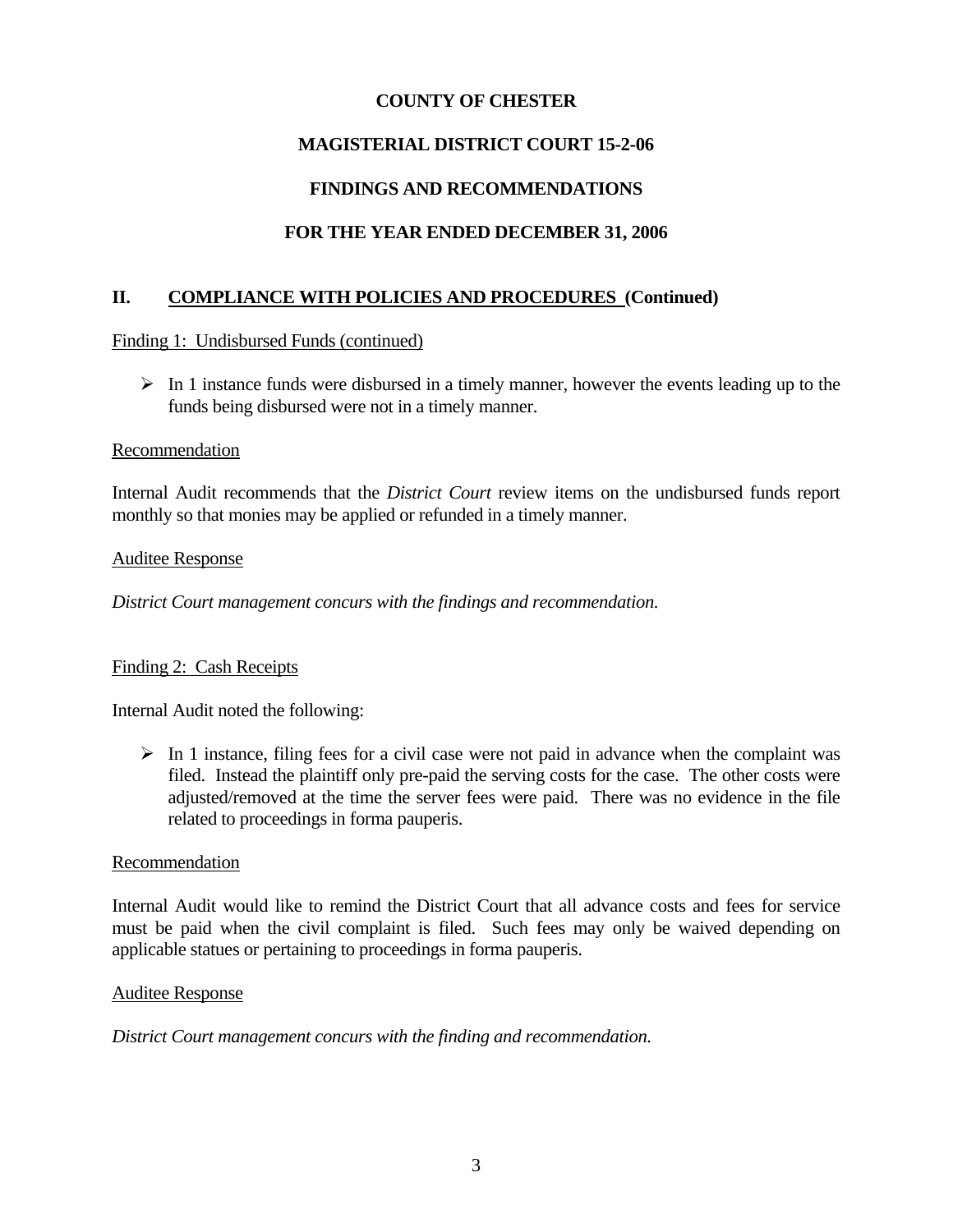# **MAGISTERIAL DISTRICT COURT 15-2-06**

# **FINDINGS AND RECOMMENDATIONS**

# **FOR THE YEAR ENDED DECEMBER 31, 2006**

## **II. COMPLIANCE WITH POLICIES AND PROCEDURES (Continued)**

## Finding 3: Manual Receipts

Internal Audit noted the following:

 $\triangleright$  In 1 instance, the information on the manual receipt was not accurately entered into the state system.

## **Recommendation**

Internal Audit recommends that *District Court* management re-emphasize to the staff the importance of adhering to the manual receipt procedures as outlined in the District Justice Automated Office Clerical Procedures Manual.

## Auditee Response

*District Court management concurs with the finding and recommendation.* 

## Finding 4: Voided Receipts

Internal Audit noted the following:

 $\triangleright$  In 1 instance, the voided receipt was not in the case file.

## Recommendation

Internal Audit recommends that *District Court* management re-emphasize to the staff the importance of adhering to the voided receipt procedures as outlined in the District Justice Automated Office Clerical Procedures Manual.

## Auditee Response

*District Court management concurs with the finding and recommendation.*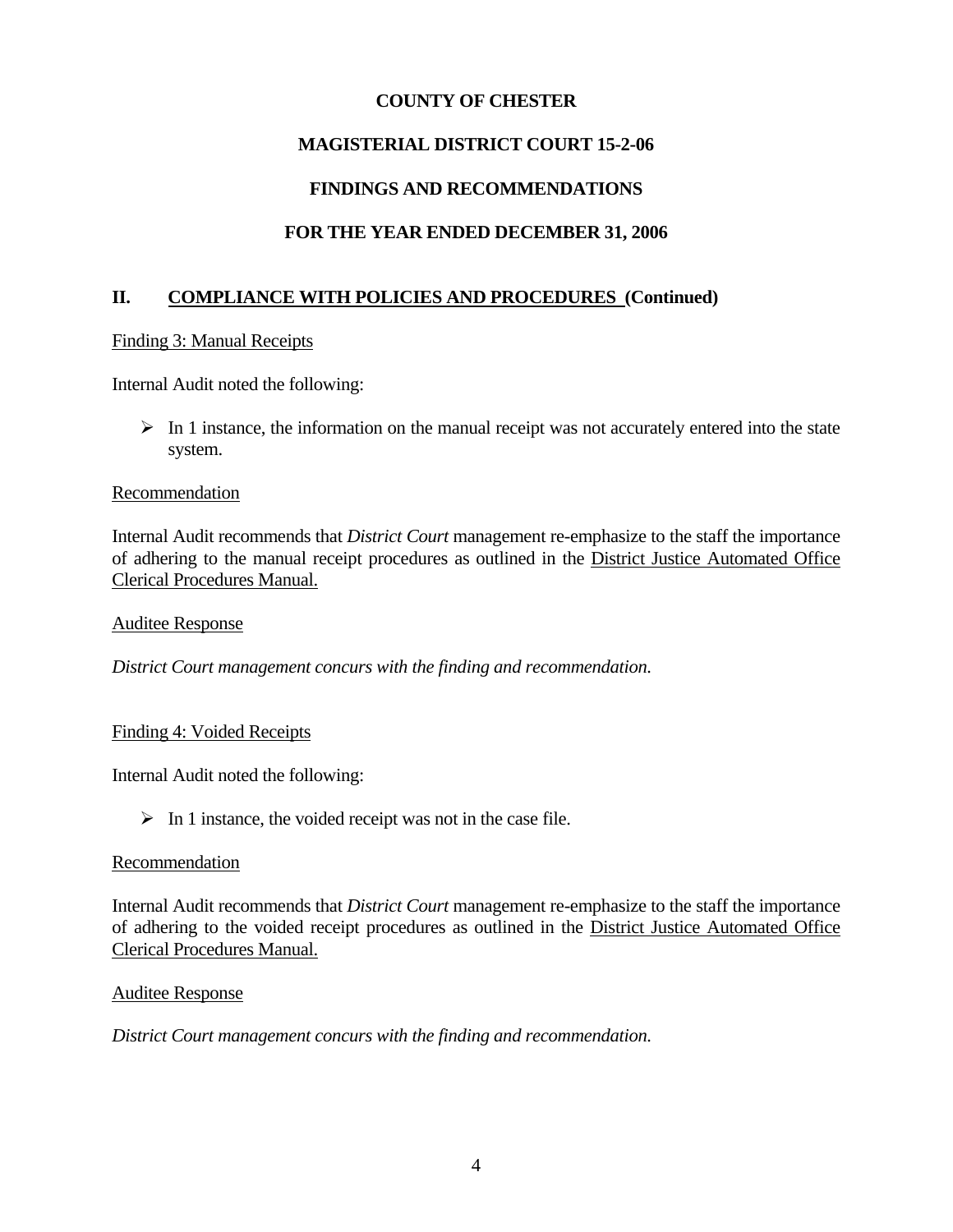# **MAGISTERIAL DISTRICT COURT 15-2-06**

## **FINDINGS AND RECOMMENDATIONS**

# **FOR THE YEAR ENDED DECEMBER 31, 2006**

## **II. COMPLIANCE WITH POLICIES AND PROCEDURES (Continued)**

## Finding 5: Overall Compliance

Internal Audit noted the following:

- $\triangleright$  In 2 instances, the citation was date stamped but not initialed.
- $\triangleright$  In 1 instance, a warrant was not recalled in a timely manner.
- $\triangleright$  In 1 instance, DL-38 notification was not mailed in a timely manner.
- $\triangleright$  In 1 instance, DL-38 was not sent to PennDOT in a timely manner.
- $\triangleright$  In 1 instance, a warrant was not issued in a timely manner
- $\triangleright$  In 1 instance, there was no follow-up on a case once filed for 3 months. As a result, all actions were untimely.

## Recommendation

Internal Audit recommends that *District Court* management re-emphasize to the staff the importance of adhering to docketing, billing, and collection procedures as outlined in the District Justice Automated Office Clerical Procedures Manual.

## Auditee Response

*District Court management concurs with the findings and recommendation.*